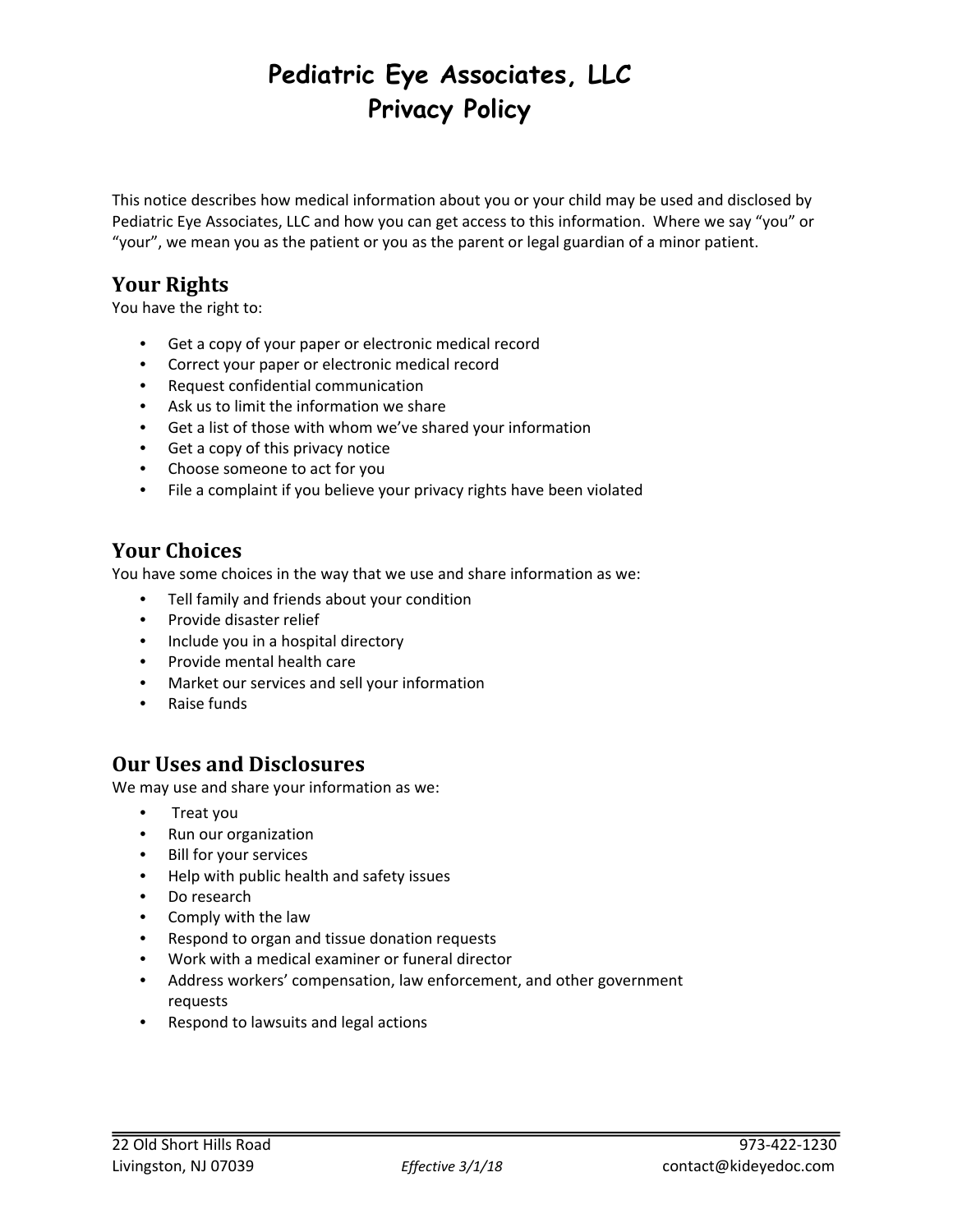## **Your Rights**

**When it comes to your health information, you have certain rights.** This section explains your rights and some of our responsibilities to help you.

#### **Get a copy of your medical record**

- You can ask to get copy of your medical record and other health information we have about you. Ask us how to do this.
- We will provide a copy of your health information, usually within 30 days of your request. We may charge a reasonable, cost‐based fee.

#### **Ask us to correct your medical record**

- You can ask us to correct health information about you that you think is incorrect or incomplete. Ask us how to do this.
- We may say "no" to your request, but we'll tell you why in writing within 60 days.

#### **Request confidential communications**

- You can ask us to contact you in a specific way (for example, home or office phone) or to send mail to a different address.
- We will say "yes" to all reasonable requests.

#### **Ask us to limit what we use or share**

- You can ask us not to use or share certain health information for treatment, payment, or our operations. We are not required to agree to your request, and we may say "no" if it would affect your care.
- If you pay for a service or health care item out-of-pocket in full, you can ask us not to share that information for the purpose of payment or our operations with your health insurer. We will say "yes" unless a law requires us to share that information.

#### **Get a list of those with whom we've shared information**

- You can ask for a list (accounting) of the times we've shared your health information for six years prior to the date you ask, who we shared it with, and why.
- We will include all the disclosures except for those about treatment, payment, and health care operations, and certain other disclosures (such as any you asked us to make).

#### **Get a copy of this privacy notice**

You can ask for a paper copy of this notice at any time, even if you have agreed to receive the notice electronically. We will provide you with a paper copy promptly.

#### **Choose someone to act for you**

- If you have given someone medical power of attorney or if someone is your legal guardian, that person can exercise your rights and make choices about your health information.
- We will make sure the person has this authority and can act for you before we take any action.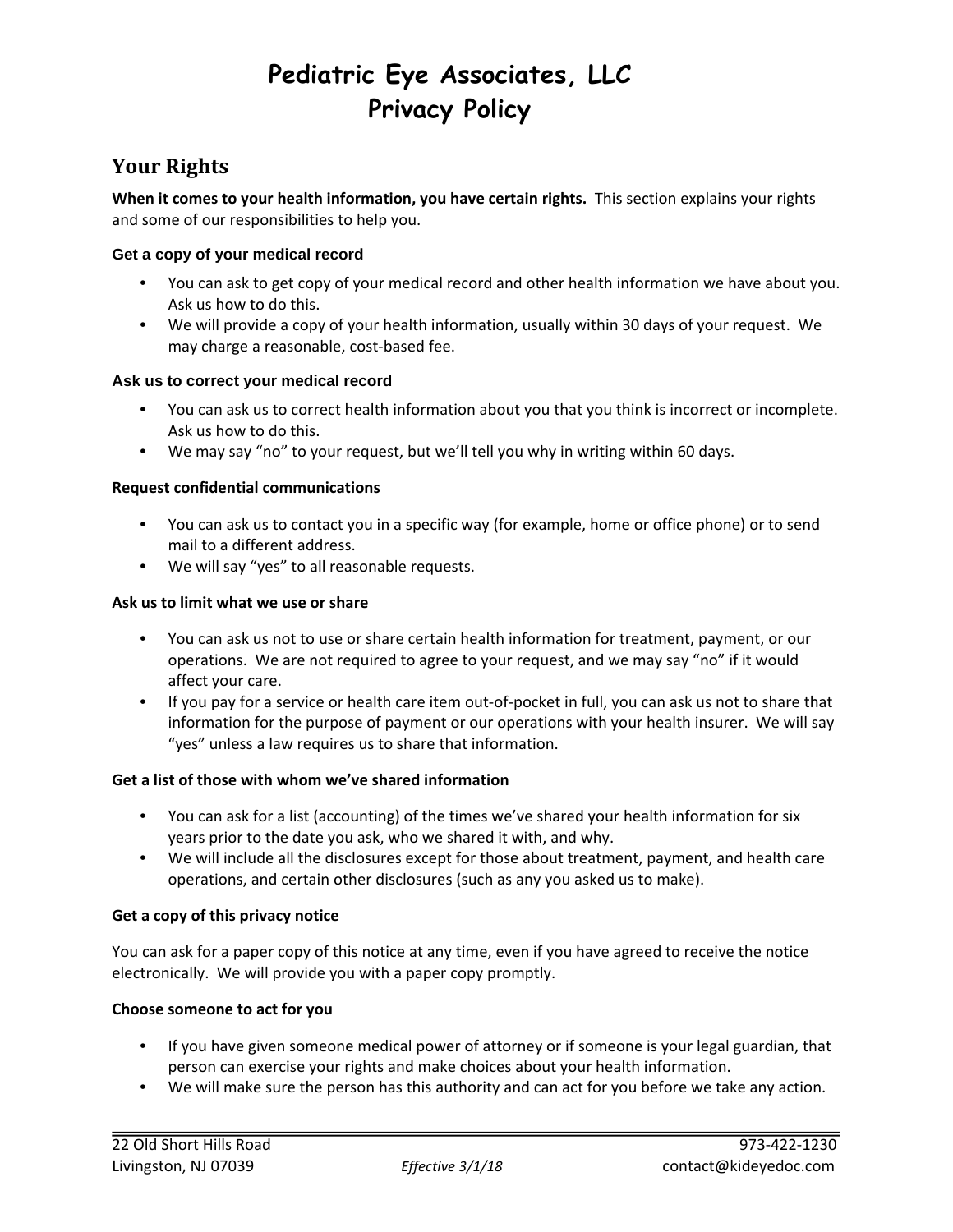#### **File a complaint if you feel your rights are violated**

- You can complain if you feel we have violated your rights by contacting us using the contact information on the bottom of each page of this notice.
- You can file a complaint with the U.S. Department of Health and Human Services Office for Civil Rights by sending a letter to 200 Independence Avenue, S.W., Washington, D.C. 20201, calling 1‐ 877‐696‐6775, or visiting **www.hhs.gov/ocr/privacy/hipaa/complaints/.**
- We will not retaliate against you for filing a complaint.

### **Your Choices**

**For certain health information, you can tell us your choices about what we share.** If you have a clear preference for how we share your information in the situations described below, talk to us. Tell us what you want us to do, and we will follow your instructions.

In these cases, you have both the right and choice to tell us to:

- Share information with your family, close friends, or others involved in your care
- Share information in a disaster relief situation
- Include your information in a hospital directory

If you are not able to tell us your preference, for example if you are unconscious, we may go ahead and share your information if we believe it is in your best interest. We may also share your *information when needed to lessen a serious and imminent threat to health or safety.*

In these cases we never share your information unless you give us written permission:

- Marketing purposes to other companies or organizations
- Sale of your information

### **Our Uses and Disclosures**

#### **How do we typically use or share your health information?**

We typically use or share your health information in the following ways.

#### **Treat you**

We can use your health information and share it with other professionals who are treating you.

*Example: A doctor treating you for an injury asks another doctor about your overall health condition.*

#### **Run our organization**

We can use and share your health information to run our practice, improve your care, and contact you when necessary.

*Example: We use health information about you to manage your treatment and services.*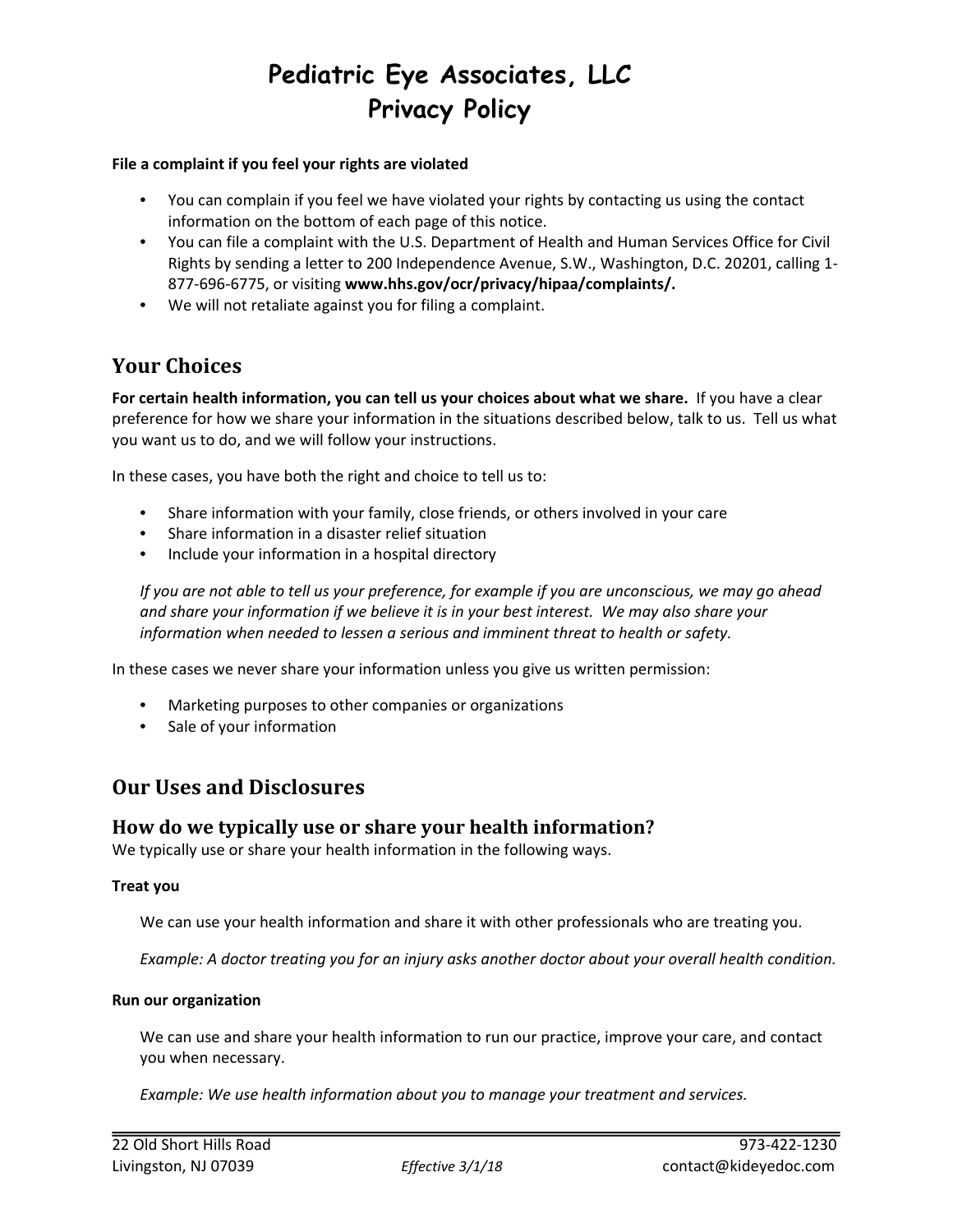#### **Bill for your services**

We can use and share your health information to bill and get payment from health plans or other entities.

*Example: We give information about you to your health insurance plan so it will pay for your services.* 

### **How else can we use or share your health information?**

We are allowed or required to share your information in other ways – usually in ways that contribute to the public good, such as public health and research. We have to meet many conditions in the law before we can share your information for these purposes. For more information see: www.hhs.gov/ocr/privacy/hipaa/understanding/consumers/index.html**.**

#### **Help with public health and safety issues**

We can share health information about you for certain situations such as:

- Preventing disease
- Helping with product recalls
- Reporting adverse reactions to medications
- Reporting suspected abuse, neglect, or domestic violence
- Preventing or reducing a serious threat to anyone's health or safety

#### **Do research**

We can use or share your information for health research.

#### **Comply with the law**

We will share information about you if state or federal laws require it, including with the Department of Health and Human Services if it wants to see that we're complying with federal privacy law.

#### **Respond to organ and tissue donation requests**

We can share health information about you with organ procurement organizations.

#### **Work with a medical examiner or funeral director**

We can share health information with a coroner, medical examiner, or funeral director when an individual dies.